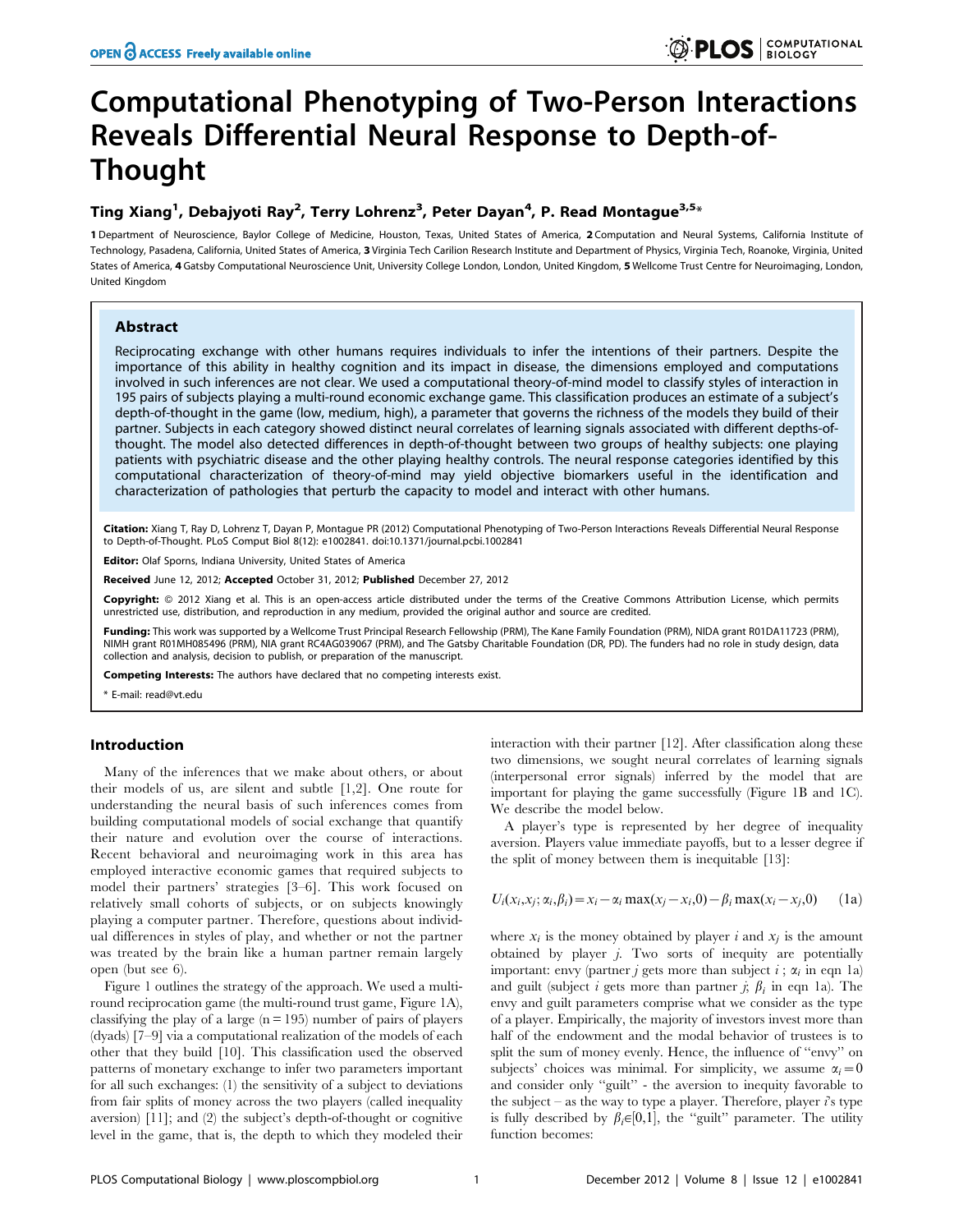#### Author Summary

Human social interactions are extraordinarily rich and complex. The ability to infer the intentions of others is essential for successful social interactions. Although most of our inferences about others are silent and subtle, traces of their effects can be found in the behavior we exhibit in various tasks, notably repeated economic exchange games. In this study, we use a computational model that uses an explicit form of other-modeling to classify styles of play in a large cohort of subjects engaging in such a game. We classify players according to their depth of recursive reasoning (depth-of-thought), finding three groups whose performance throughout the task differed according to several measures. Neuroimaging results based on the model classification show a differential neural response to depth-of-thought. The model also detected differences in depth-of-thought between two groups of healthy subjects: one playing patients with psychiatric disease and the other playing healthy controls. These results demonstrate the power of a quantitative approach to examining behavioral heterogeneity during social exchange, and may provide useful biomarkers to characterize mental disorders when the capacity to make inferences about others is impaired.

$$
U_i(x_i, x_j; \alpha_i, \beta_i) = x_i - \beta_i \max(x_i - x_j, 0)
$$
 (1b)

The second important feature of the model is depth-of-thought in the game [12], which derives from the estimates that each player maintains about the type of their partner. To maximize long-run utility, a player must estimate this type, and update the estimate when observing their partner's actions. Of course, I may estimate your type, your estimate of my type, your estimate of my estimate of your type, and so forth [14]. Thus we define deeper thinkers in the game as those who use more sophisticated simulations of play of this sort to update these estimates.

A range of behavioral data suggests one strong constraint on how subjects model their partners, that is, they assume that their partners play one level less sophisticated than themselves [15]. We assume that all players plan ahead and choose actions that have beneficial consequences, but differ in how they interpret the signals from their partners to update their beliefs, and how they expect their partners perceive them through their actions. To estimate one's partner's type, a level 0 subject does not simulate his partner's play, but assumes his partner is level 0 i.e. also has a naïve model of them. A level 1 subject assumes his partner is a level 0 player and simulates how a level 0 partner makes choices. A level 2 subject assumes his partner is level 1 and simulates how a level 1 player interacts throughout the game. This kind of recursion lies at the heart of mentalizing (simulating) other autonomous agents who concurrently generate models of  $us - it$ also lies at the heart of many models of predator-prey interactions [16].

## The computational model of behavior – simulating interactions with one's partner

Here we write the model for how player  $i$  forms an estimate of optimal play at each round *t* by calculating the values  $Q_i^t$  of their possible actions  $a_i^t$ . The actions are the amounts to invest or to return. The Q values are the expected summed utilities over the

next two rounds (as a simplification, players are assumed to look at the current round and the round after). The utility for player  $i$ depends on the actions of player  $j$ , which in turn depends on the type of player  $j$ , and the reasoning that player  $j$  does about player  $i$ . Player  $i$  does not know player  $j$ 's type, but can learn about it from the history of their interactions, which, up to round  $t$ , is  $\mathbf{D}^t = \{ (a_i^1, a_j^1), \cdots, (a_i^{t-1}, a_j^{t-1}) \}.$  Formally, player *i* maintains beliefs  $B_i^t$ , in the form of a probability distribution over the type of player  $j$ , and computes expected utilities by averaging over these beliefs. Bayes theorem is used to update the beliefs based on evidence.

The  $Q_i^t$  value on round t is a sum of two expectations:

$$
Q_i^t(a_i^t, \mathbf{B}_i^t) = \langle U_i^t \rangle_{\mathbf{B}_i^t} + \sum_{a_j^t} P(a_j^t | \{a_i^t, \mathbf{D}^t\})
$$
  

$$
\sum_{a_i^{t+1}} Q_i^{t+1}(a_i^{t+1}, \mathbf{B}_i^{t+1}) P(a_i^{t+1} | \{a_i^t, a_j^t, \mathbf{D}^t\})
$$
 (2)

The first is the utility of the exchange on that round. This is

$$
\langle U_i^t \rangle_{\mathbf{B_i^t}} = \sum_{a_j^t} P(a_j^t | \{a_i^t, \mathbf{D^t}\}) U_i(a_i^t, a_j^t; \beta_i)
$$

where, for convenience, we write  $U_i(a_i^t, a; \beta_i)$  as a function of the possible actions  $\alpha$  of player  $j$  rather than the money this player earns. The second term in equation (2) concerns the value of future 2 rounds in the exchange (except in the last round, where this term is 0). This is thus an average over Q values  $Q_i^{t+1}(a_i^{t+1}, \mathbf{B_i^{t+1}})$  on round  $t+1$ , where the new beliefs  $\mathbf{B}_{i}^{t+1}$  take account of the action  $a_i^t$  being considered by player *i*, and all the possible actions  $a_j^t$  of player j. Equation (2) is a form of Bellman evaluation equation.

The players can calculate the  $Q$  values, including updating the beliefs, by simulating the course of play with their partners. This simulation is a central feature of the model with players adopting higher levels of depth-of-thought requiring more simulation (see belief updates in Supporting Information).

## Results

#### Classification of interpersonal interaction

The model described above constitutes a full generative account of a subject playing the multi-round trust game, and incorporates several key cognitive mechanisms engaged by such a staged interpersonal interaction. Player  $i$  is characterized by their private type  $\beta_i$ , their depth-of-thought level  $k_i$ , and the prior beliefs  $\mathbf{B}_i^0$ . Player  $j$  is characterized in just the same way. We estimated the parameters of both players in each dyad by maximizing the log likelihood of their choices over the 10 rounds of the game. The averaged maximal log likelihood of all 195 investors was  $-11.92\pm0.27$ . In our model, we assume that players take one of five possible actions. If all the five possible actions were chosen with equal probability, the log likelihood would take the value  $10 \cdot \log(\frac{1}{5}) = -16.1$ . Our computational theory-of-mind model fitted the behavior significantly better than assuming that players act randomly (one-sample test,  $P = 1.51 \times 10^{-35}$ ). For the purposes of comparison, we also built a reinforcement learning (RL) model incorporating inequality aversion (details in Supporting Informa-

tion). We found that the RL model performed poorly; when we optimized the learning rate in the model, the optimum was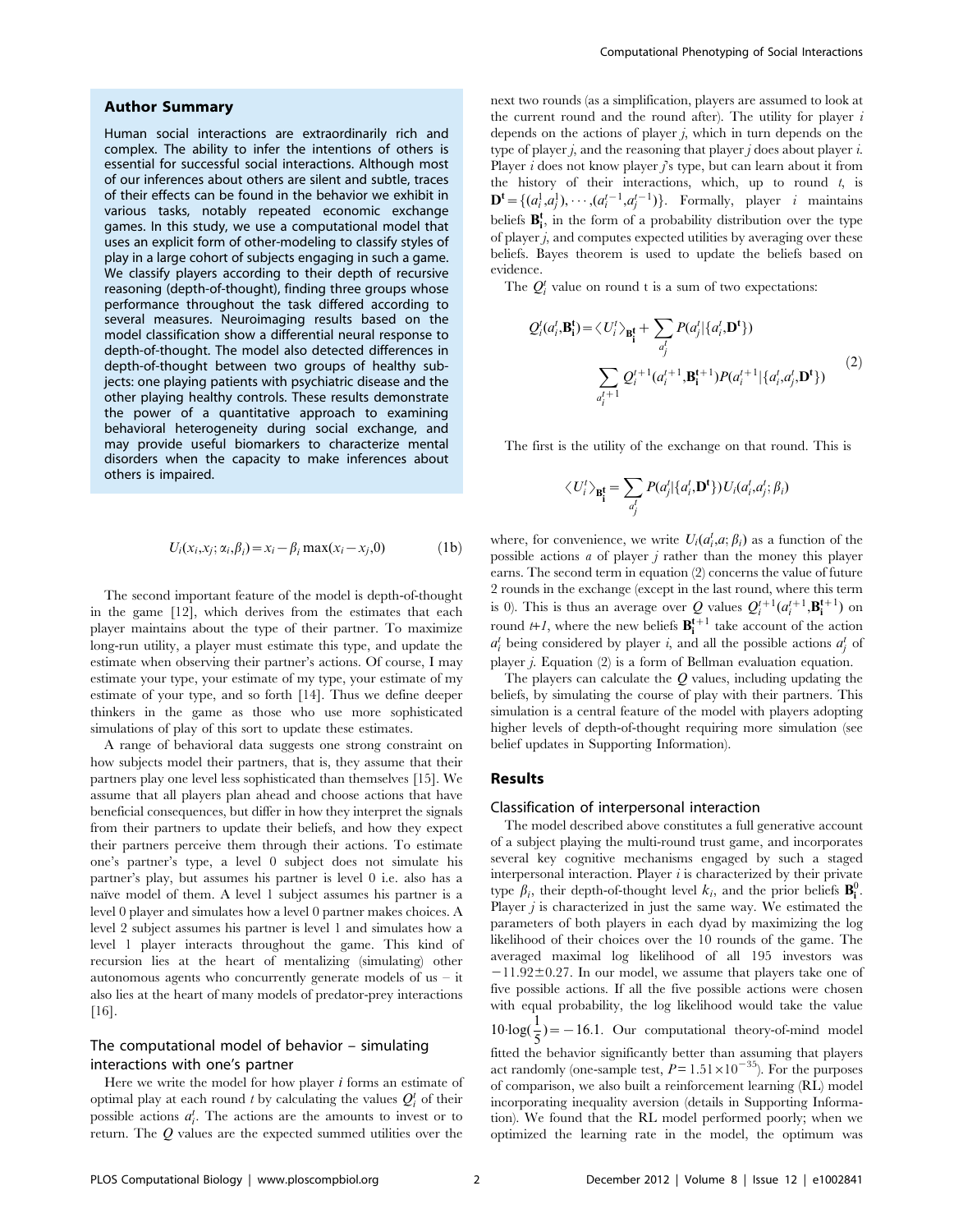

Figure 1. Classification of investors. A) One player ("investor") is endowed with \$20 at the beginning of each round. The investor chooses any fraction I of the \$20 to send to the other player ("trustee"). The investment is tripled to 3I en-route to the trustee. The trustee chooses a fraction R of the tripled amount (3I) to repay. Subjects play the same partner for ten consecutive rounds. B) Using the observed exchanges between the players, investors are classified according to their estimated inequality aversion and their depth-of-thought (strategic level) in the game (see main text for a description of the generative model). All 195 pairs included in this classification; this included 55 pairs where the trustee was diagnosed with Borderline Personality Disorder. C) First and second order interpersonal prediction errors are sought in the investors' brain responses separately for each depth-of-though category. The 1<sup>st</sup> order interpersonal prediction error is taken as the difference between actual repayment ratio R and expected amount due to the investor's model of the trustee's repayment. The 2<sup>nd</sup> order prediction error is taken as the difference between the investment ratio I and the investor's model of the trustee's model of what the investor will send; hence, the term second order error. doi:10.1371/journal.pcbi.1002841.g001

degenerate in the sense that no learning occurred, and all actions were selected with equal probability (random choices).

Figure 2A shows the frequency histogram of depth-of-thought classification achieved by inverting the generative model described above. About half of all the 195 investors are classified as strategic level 0. The remaining investors are almost equally divided into level 1 and level 2 players. There are significant dynamic behavioral features that correlate with the depth-of-thought levels that we estimate using our model. The style of play across rounds of the game is different and correlates well with the intuition that players with higher depths-of-thought are sensitive to richer features of the game than those possessing lower levels. In Figure 2B, of all 195

investors, levels 1 and 2 start the game with high offers and maintain throughout the game, except that the highest depth-of-thought players decrease their offers towards the end of the game (which is strategic). Moreover, level 0 investors open low and stay low throughout the game, a strategy that tends to break cooperation with the trustee. Lastly, level 1 and 2 players make significantly more money overall than level 0 players (Figure 2C).

#### Neural representations

According to the generative model, players make predictions about the likely course of events through the game. These predictions lead naturally to prediction errors, which can be used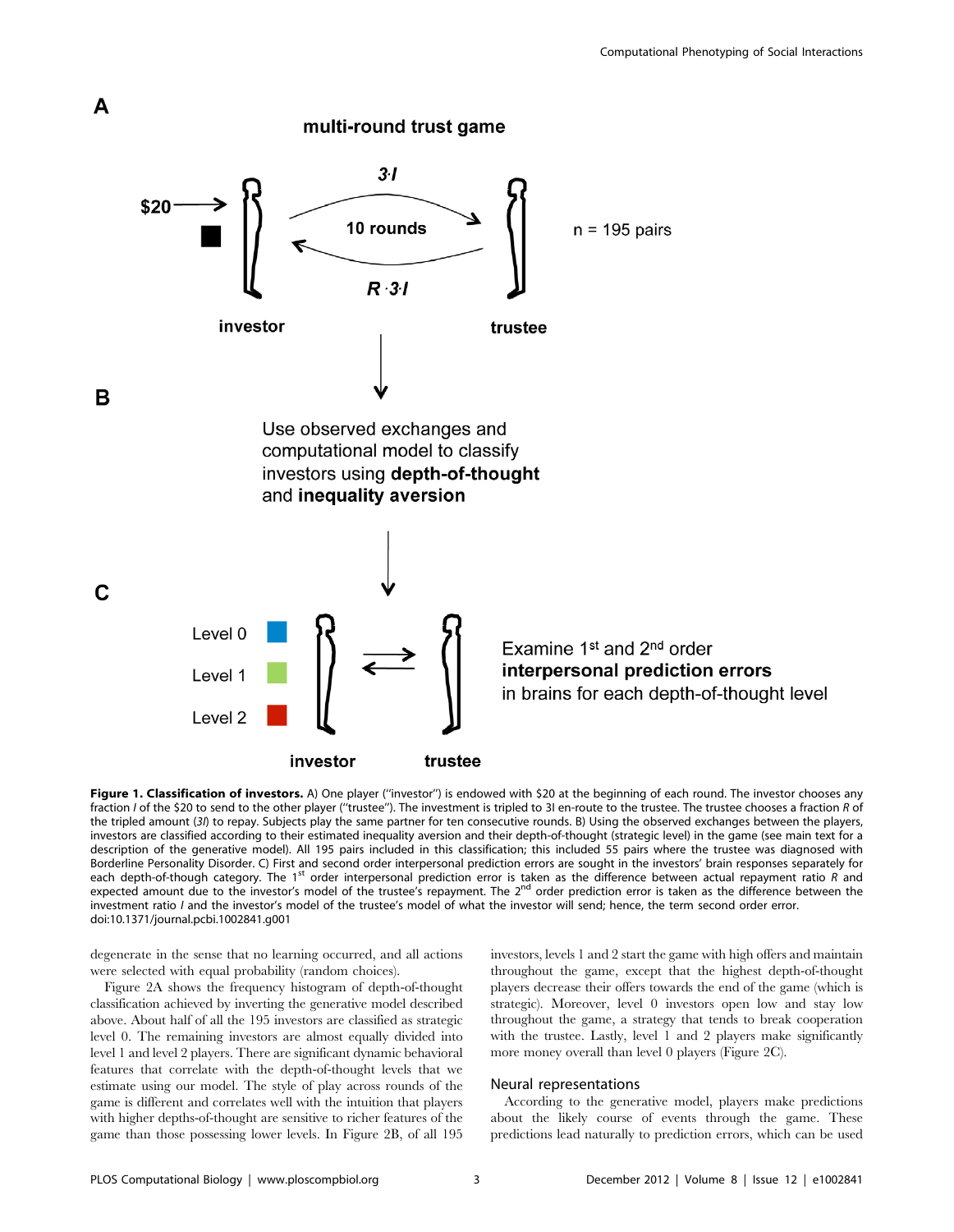

Figure 2. Investor depth-of-thought classification separates distinct behavioral trajectories through the game. A) The distribution of depth-of-thought levels in all 195 investors. About half of the investors are classified as having depth-of-thought level 0. The remaining half is almost equally divided into having depth-of-thought level 1 and 2. B) Investment ratios by rounds from all three levels of depth-of-thought investors, level 0  $(n = 102)$ , level 1  $(n = 49)$ , level 2  $(n = 44)$ . C) Total monetary points earned at the end of the game in all three levels of investors. Both level 1 and level 2 investors made significantly more points than level 0 investors (Tukey HSD test,  $P<$ 10<sup>-6</sup> and  $P<$ 10<sup>-5</sup>, respectively). No significant difference in total earnings was found between level 1 and level 2 investors ( $P>0.1$ ). Error bars represent standard errors (SE). doi:10.1371/journal.pcbi.1002841.g002

to generate control signals to guide choices. In games against nature, prediction errors associated with rewarding outcomes have frequently been observed in the BOLD signal measured in striatal regions [17–19]. Games against other players offer much richer possibilities for neural responses since players have a range of interpersonal signals that they can model (e.g. Figure 1C). We here focus on the investor side of the interaction because this role has proved to be particularly sensitive for classifying styles of play in prior work [20].

Two types of interpersonal prediction errors emerge naturally in the reciprocating interactions of the multi-round trust game. The first order prediction error in the investor is a comparison between the investor's current model of what the trustee will return and the amount actually returned. This error is computed at the time that the repayment from the trustee is revealed to the investor. This error requires information sent back from the trustee.

By contrast, the second order prediction error in the investor requires a comparison between the investor's offer and the investor's internal model of what the trustee expects from the investor, that is, information that is exclusively internal to the investor. This information is available to the investor before any immediate feedback from the trustee, and is potentially available during the entire epoch, starting from the time of the cue and up until the time when the actual investment is made. In this paper, we choose the time the investor submits as a natural trigger for this signal, but with the understanding that it might have been computed and thus available earlier.

Thus, the first order error can be evaluated at the time the repayment from the trustee is revealed. In a similar spirit, the second order error is defined at the time the investor's offer is submitted since it is at this time that the investor brain can compare their actual offer to their (internal) model of what the trustee expects.

Our hypothesis for the first order inter-personal prediction error was that players classified as level 0 would display a large response to this error, while the higher levels would not, since this signal is not a critical component of the high level players' planning.

We divided the first order interpersonal prediction error of all 195 healthy investors classified within a certain cognitive level into quintiles, performed separate GLM analysis at individual rounds, and then generated contrasts between rounds with high 1<sup>st</sup> order prediction errors ( $>60\%$ ) and rounds with low 1<sup>st</sup> order prediction errors  $(\leq 40\%)$  on the beta images of the events of interest. The contrast analysis at the revelation of the trustee's repayment showed that level 0 investors  $(n = 102)$  had robust activations in bilateral striatal regions (Figure 3A, whole-brain FDR corrected at  $P<0.05$ ; peak MNI coordinates: right caudate  $(8, 12, 0)$ , t = 4.49, 57 voxels; left caudate  $(-12, 12, 4)$ ,  $t = 3.74, 73$  voxels; right putamen (24, 4, 0),t = 4.02, 88 voxels; left putamen (-24, 4, 4),  $t = 4.10$ , 72 voxels). These striatal activations were not observed in investors with level 1 ( $n = 49$ ) or level 2 ( $n = 44$ ) depth-of-thought. We also performed a direct comparison among investors with different depth-of-thought levels on the  $1<sup>st</sup>$  order interpersonal prediction errors using ANOVA. The group contrast results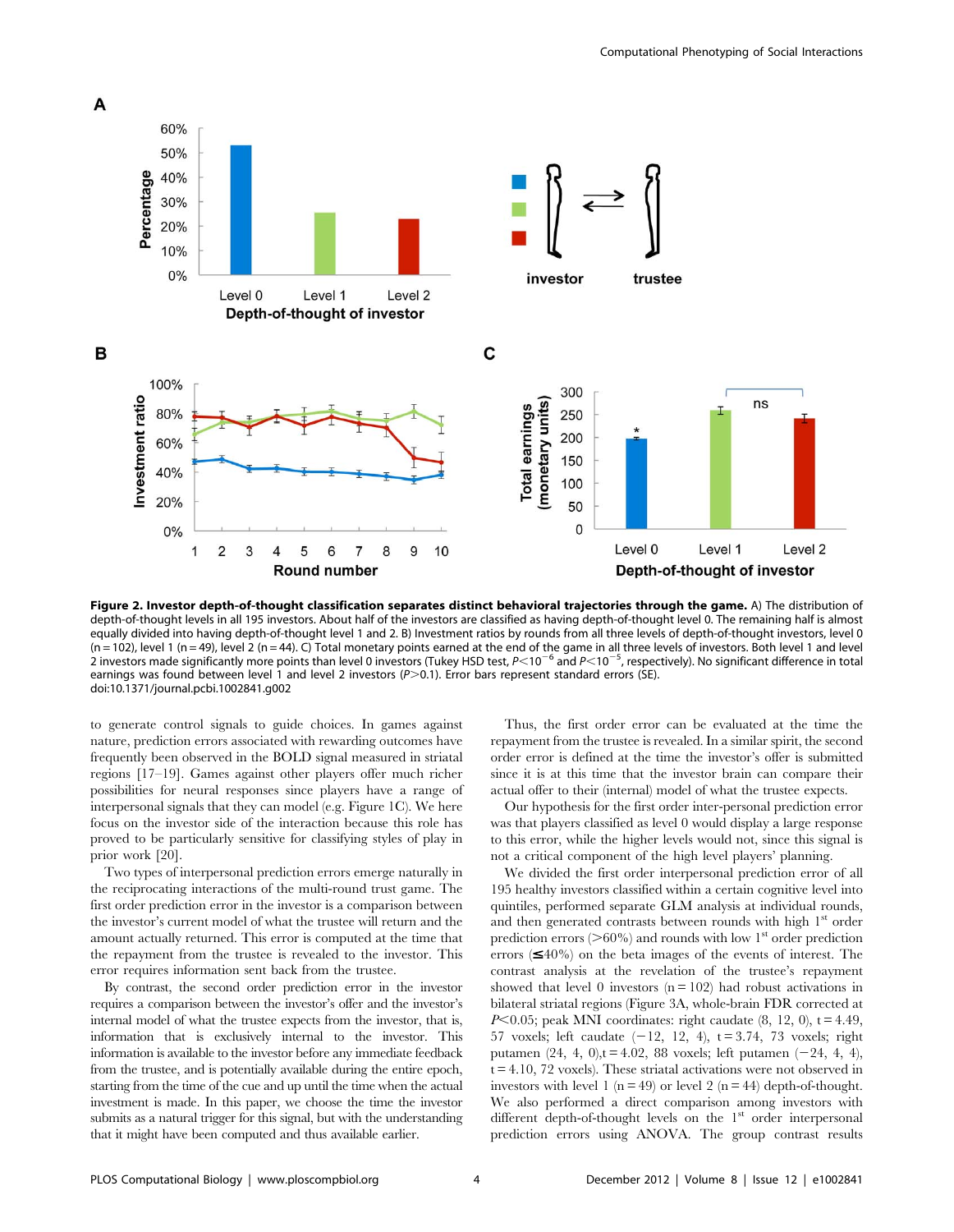showed that the level 0 investors had higher caudate activation than level 1 investors (Figure 3B left,  $P<0.001$ , uncorrected; peak MNI coordinates: (4, 16, 0),  $t = 4.04$ , FWE corrected at  $P<0.05$ with small volume correction applying the anatomical mask of bilateral caudate). We also found that level 2 investors had higher right temporal-parietal junction (TPJ) activation than level 0 investors associated with the  $1<sup>st</sup>$  order interpersonal prediction errors (Figure 3B right, whole-brain FDR corrected at  $P<0.05$ ; peak MNI coordinates:  $(52, -48, 28)$ ,  $t = 4.70, 7$  voxels).

Our hypothesis for the second order inter-personal prediction error was that players classified as level 0 would display no response to this higher order interpersonal error (since their model of the other's model of themselves is impoverished), whereas players classified as higher level would.

We divided the second order inter-personal prediction error of all 195 healthy investors classified within a certain cognitive level into quintiles, performed separate GLM analysis at individual rounds, and then generated contrasts between rounds with high  $2<sup>nd</sup>$  order prediction errors ( $> 60\%$ ) and rounds with low  $2<sup>nd</sup>$  order prediction errors  $(\leq 40\%)$  on the beta images of the events of interest. The contrast at the submission of the investor's decisions revealed that level 2 investors had significant activations in bilateral putamen (Figure 3C, whole-brain FDR corrected at

 $P<0.05$ ; peak MNI coordinates: right putamen (24, 8, -4),  $t = 3.79, 23$  voxels; left putamen  $(-20, 8, -4)$ ,  $t = 3.11, 7$  voxels). We did not observe any striatal activations in level 0 and level 1 investors for the 2nd order prediction errors. We also performed an ANOVA analysis on the three depth-of-thought levels of investors. The group contrast analysis found that level 2 investors had higher ventral striatal activation than level 0 investors when computing the  $2<sup>nd</sup>$  order interpersonal prediction errors (Figure 3D,  $P<0.005$ ) uncorrected; peak MNI coordinates  $(12, 8, -12)$ ,  $t = 3.41$ , FWE corrected at  $P<0.05$  with small volume correction applying the anatomical mask of bilateral caudate).

It is possible that when grouping the rounds according to the high or low quintiles of prediction errors, some subjects might be exclusively included in the high group, or in the low group. This raised the concern that the contrast results above might be biased by those distinct subjects. We therefore counted the number of subjects only present in the high group, or in the low group for the  $1<sup>st</sup>$  and  $2<sup>nd</sup>$  interpersonal prediction errors, respectively. We showed that the vast majority of subjects made contributions to all quintiles of prediction errors, with only an extremely small number of subjects contributing to just the high or low quintiles (Table S1). We also plotted the magnitudes of the interpersonal prediction errors divided into high or low quintiles across the depth-of-thought



Figure 3. Inter-personal prediction errors: differential neural response as a function of investor depth-of-thought. A) Contrast analysis between rounds with high (>60%) and low ( $\leq 40$ %) 1<sup>st</sup> order interpersonal prediction errors when repayments were revealed. Level 0 investors  $(n = 102)$  had robust activations in bilateral striatal regions (whole-brain FDR corrected at  $P < 0.05$ ; peak MNI coordinates: caudate (8, 12, 0), t = 4.49; putamen (24, 4, 0),t = 4.02). These striatal activations were not observed in investors with level 1 (n = 49) or level 2 (n = 44) depth-of-thought. B) Group contrast analysis on the 1<sup>st</sup> order interpersonal prediction errors. Left, level 0 investors had higher caudate activation than level 1 investors (P<0.001, uncorrected; peak MNI coordinates: (4, 16, 0), t = 4.04, FWE corrected at  $P<0.05$  with small volume correction applying the anatomical mask of bilateral caudate). Right, level 2 investors had higher right temporal-parietal junction (TPJ) activation than level 0 investors associated with the 1<sup>st</sup> order interpersonal prediction errors (whole-brain FDR corrected at P<0.05; peak MNI coordinates: (52, -48, 28), t = 4.70, 7 voxels). C) Contrast analysis between rounds with high (>60%) and low ( $\leq$ 40%) 2<sup>nd</sup> order interpersonal prediction errors when investments were submitted. Level 2 investors had significant activations in bilateral putamen (whole-brain FDR corrected at P<0.05; peak MNI coordinates: putamen (24, 8, -4), t = 3.79). We did not observe any striatal activations in level 0 and level 1 investors for the 2<sup>nd</sup> order prediction errors. D) Group contrast analysis on the 2<sup>nd</sup> order interpersonal prediction errors. Level 2 investors had higher ventral striatal activation than level 0 investors when computing the 2<sup>nd</sup> order interpersonal prediction errors (P<0.005 uncorrected; peak MNI coordinates (12, 8, -12), t = 3.41, FWE corrected at P<0.05 with small volume correction applying the anatomical mask of bilateral caudate). Color bars display t scores. doi:10.1371/journal.pcbi.1002841.g003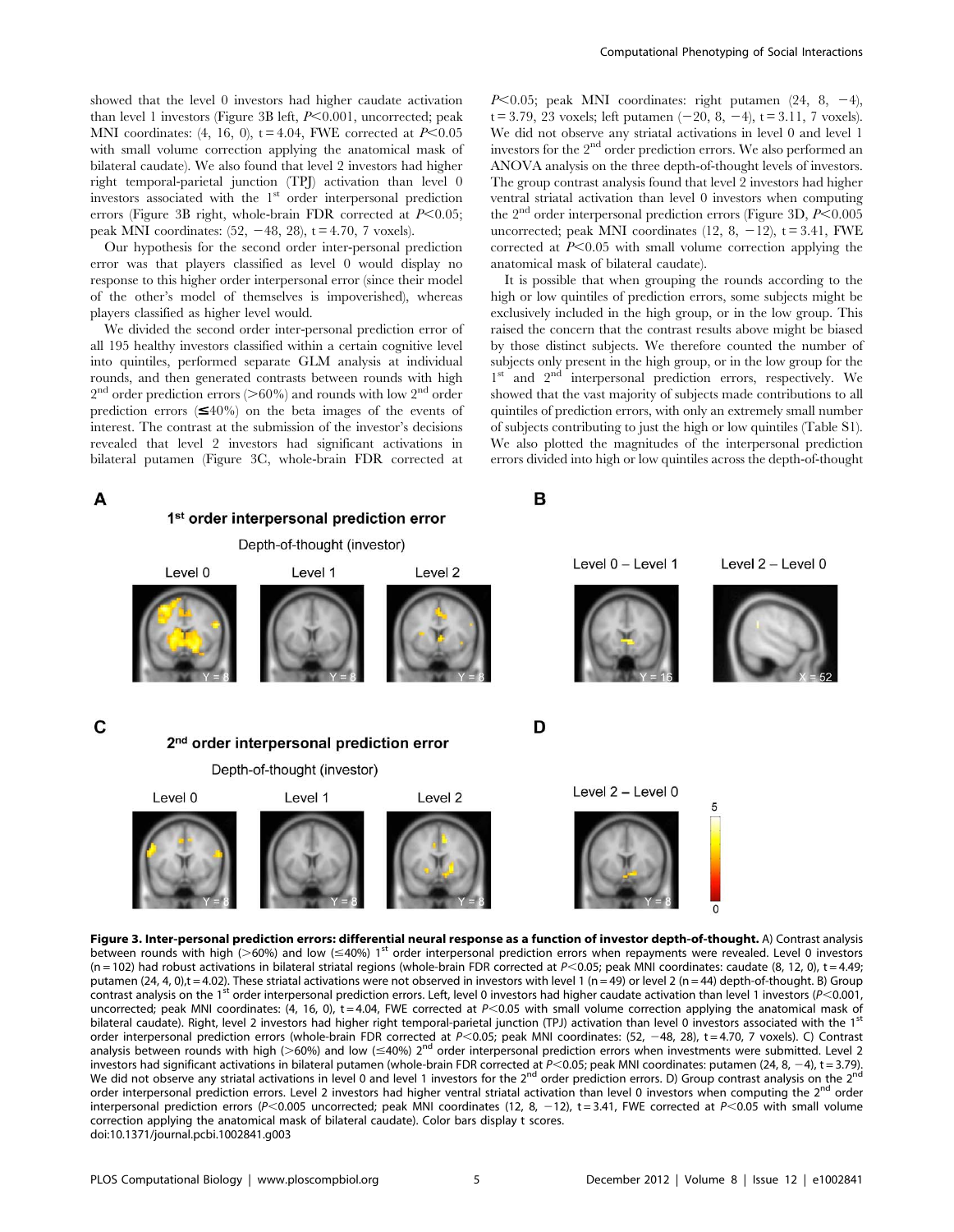

Figure 4. Magnitude of interpersonal prediction errors as a function of estimated depth-of-thought for investors. Average 1st order A) and 2nd order B) inter-personal prediction errors: low (bottom two quintiles), high (top two quintiles). The differences between the high and low  $1<sup>st</sup>$  order interpersonal prediction errors were as follows: level 0 investors (mean = 10.05, SE = 0.38), level 1 investors (mean = 15.97, SE = 0.55), level 2 investors (mean = 14.30, SE = 0.58). The differences between the high and low 2<sup>nd</sup> order interpersonal prediction errors were: level 0 investors  $(mean = 9.76, SE = 0.22)$ , level 1 investors (mean = 10.62, SE = 0.31), level 2 investors (mean = 11.72, SE = 0.33). doi:10.1371/journal.pcbi.1002841.g004

levels. We did this to rule out the possibility that a few subjects were dominating the observed results. The differences between the high and low quintiles were comparable across all the three levels of investors for both the 1st and 2nd order interpersonal prediction errors (Figure 4). Thus, the differential neural activations to the prediction errors observed here cannot be attributed to the differences in the magnitudes of prediction errors per se.

## Biosensor manipulation: Trustee 'types' induce depth-ofthought distributions in healthy investors

Earlier work [9] found that trustees diagnosed with Borderline Personality Disorder (BPD) played uncooperatively to an extent that they could not maintain the cooperation of their partner investor. In that work, the impact of the trustee behavior was 'read out' through the willingness of the investor to sustain high offer levels throughout the rounds of the game. Figure 5 shows two distributions of estimated investor depth-of-thought levels as a function of distinct trustee types.

Panel A shows the distribution when healthy investors play anonymous healthy trustees  $(n = 48 \text{ pairs})$ . In this exchange, healthy subjects never meet their partner before the game and do not see or meet them after the game. They arrive at the lab and are randomly assigned roles in separate rooms. Panel B shows the distribution when healthy investors play subjects diagnosed with borderline personality disorder. There is a more dramatic shift toward lower depth-of-thought levels despite the fact that these subjects play the healthy investor anonymously. The distributions in panels A and B are statistically different (see legend Figure 5). We also recruited 38 trustee matched for lower socio-economic scale (SES) as a SES match for the Borderline personality disorder trustees. These trustees also played anonymously and induced a similar lower depth-of-mind distribution in the investors (Figure S2) suggesting that lower SES may be one source of influence for the incapacity of the Borderline subjects to sustain cooperation with their investor partners.

## **Discussion**

In this paper, we used a Bayesian computational model that involves an explicit representation of theory of mind to classify a large number of subjects playing an economic exchange game. We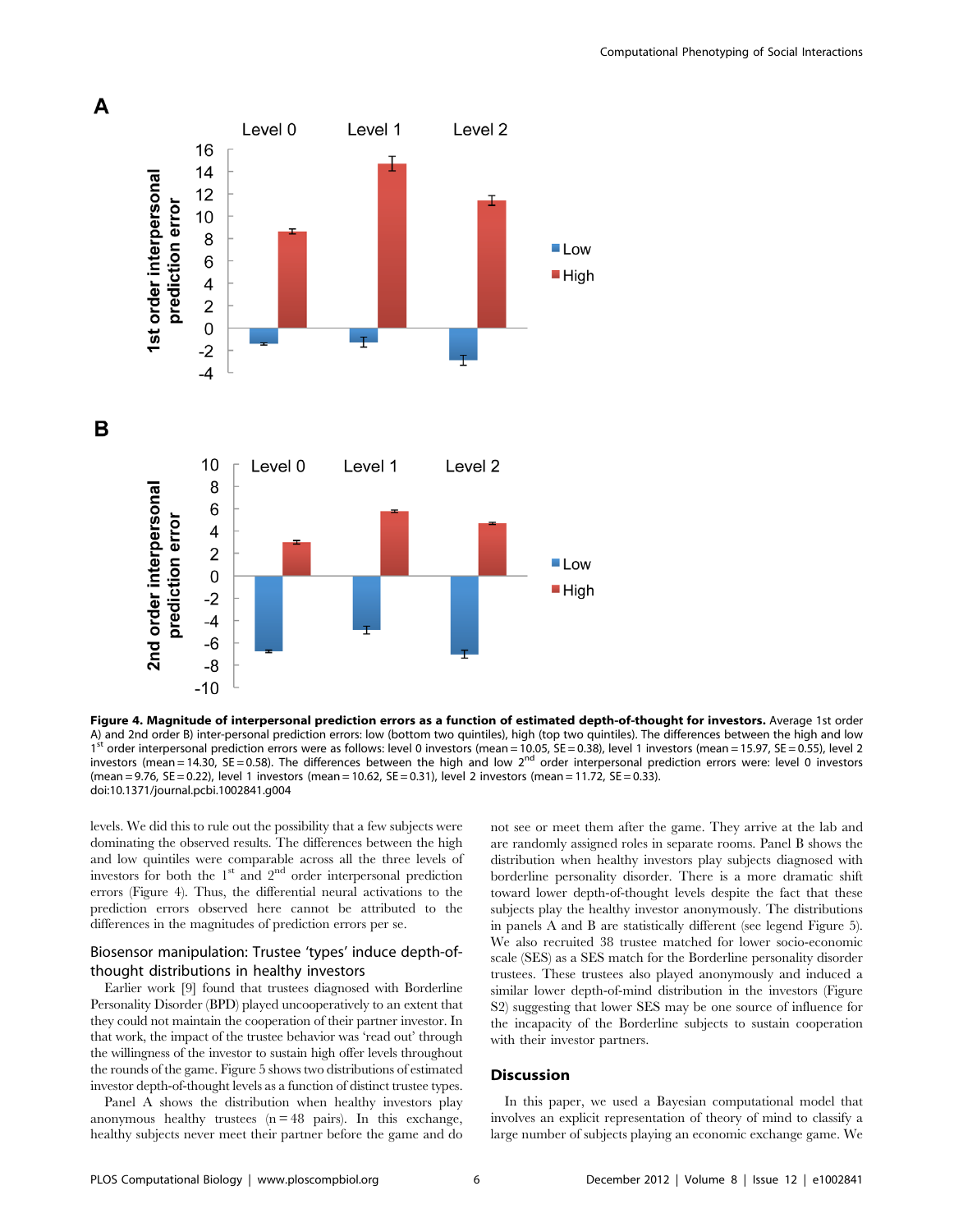

Figure 5. Distribution of depth-of-thought in investors as a function of trustee group. A) Anonymous trustees ( $n = 48$ ) remain anonymous to their investor partner for the entire game (and visa versa). B) Borderline personality disorder trustees were identified through an extensive set of formal interview procedures (see King-Casas et al., 2008). On Fisher's exact test, the borderline personality disorder-induced investor depth-of-though distribution was significantly different from investors playing anonymous trustees (panel A;  $p = 1.68 \times 10^{-6}$ ). doi:10.1371/journal.pcbi.1002841.g005

used the model to assess their level of depth-of-thought. Our classification produces three levels of players whose behaviour correlates with important measures of performance through the task. Neuroimaging results based on the model classification showed a differential response to depth-of-thought. Additionally we found a significant difference for investor depth-of-thought distributions when comparing play with healthy trustees to play with subjects diagnosed with borderline personality disorder (BPD), a disorder known to disrupt inter-personal interactions. BPD subjects are characterized by their unstable relationships, and when they have played this game, they have tended to break cooperation. Indeed, it has been shown that, for this group, the anterior insula failed to sense the opponent's low offers [8].

The striatum has long been shown to encode reward prediction error signals in both passive and instrumental conditioning tasks [17,21–23]. Recently striatal activation has also been observed in social learning tasks [24] and tasks requiring mentalizing a partner's intention [3]. Here we found that striatum activity correlated with two types of interpersonal prediction errors evoked in a repeated social exchange game, and that these signals were modulated by players' depth-of-thought levels. Level 0 players, but not level 2 players, had robust activations in the striatum to high 1<sup>st</sup> order interpersonal prediction errors suggesting the naïve players were particularly sensitive to opponent's actions and mainly used this type of errors to adjust their own action policy. However, the striatum in level 2 players responded only to the  $2<sup>nd</sup>$  order interpersonal errors suggesting that these relatively sophisticated players discounted the direct influence of opponent's actions and rather put more emphasis on simulating and manipulating opponent's beliefs and actions. Other imaging experiments requiring subjects to model others' intentions have also reported activations in frontoparietal regions [3,5,24]. It is not clear why frontoparietal regions were not observed in our paradigm. However, there is a clear path from known error signaling in the striatum to our observations here of 2nd order inter-personal prediction errors, since a 2<sup>nd</sup> order prediction error can be seen as a direct proxy for future returns to the investor. In this reciprocation game, we have previously reported that deviations from neutral reciprocity or tit-for-tat behavior cause players to change their behavior [7,9]. Therefore, an investment that deviates positively from what the trustee expects (based on their model of the investor) should generate a positive error signal in the trustee's brain, which would itself lead to the investor expecting an increased return. Under this interpretation, the signal is exactly analogous to the range of prediction error signals that show up encoded in BOLD responses in the striatum. These neural results are congruent with our behavioral observations. The most sophisticated level 2 investors invested high at the beginning to cultivate trust and promote cooperation with their partners. But towards the end of the exchange, they responded to the horizon of the game and risked less money, reflecting their manipulative maneuver in the beginning. Furthermore, we found that the sophisticated level 2 investors had higher activations in the right TPJ in response to the  $1<sup>st</sup>$  and  $2<sup>nd</sup>$  order interpersonal prediction errors than the naïve level 0 investors. Right TPJ has been demonstrated to play a critical role in belief reasoning tasks involving ''theory of mind'' [25,26]. Right TPJ has also been found to be specifically modulated in people with higher strategic levels [27]. Furthermore the coordinates of the peak voxel of this activation place it in a recently designated posterior region of the TPJ (TPJp) that is well-connected to "areas identified with social cognition" [28]. The TPJ activation and its specific location within TPJ is consistent with the idea that level 2 investors build more sophisticated models of their opponents.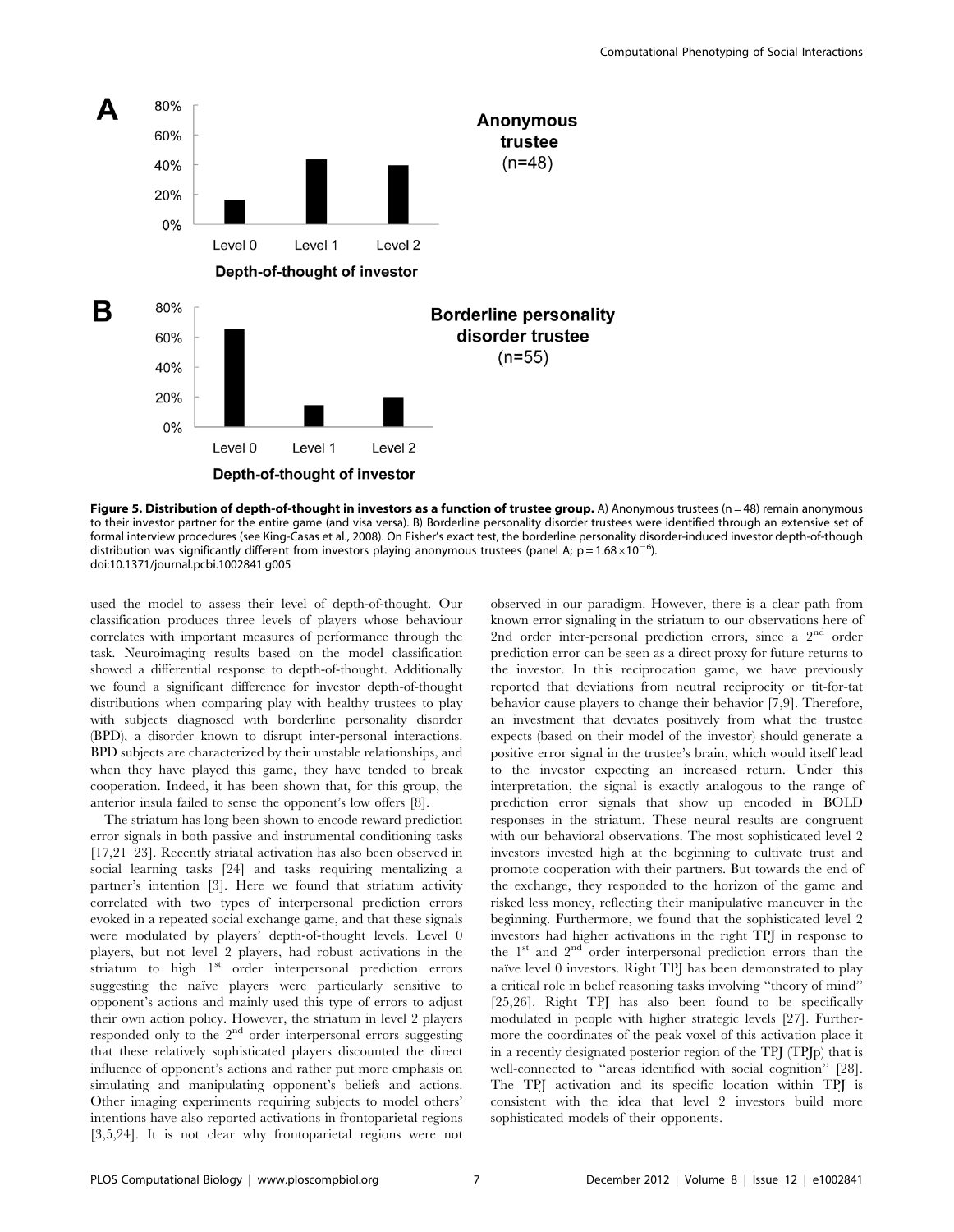Computational accounts developed in the framework of Markov Decision Processes (MDP), and in particular reinforcement learning models [29], have been successful in representing behavior and illuminating neural substrates in situations where agents interact with nature, and in which the environmental states are fully observable. Such models have furthered our understanding of the role of dopamine and related neural structures in reward learning and decision-making [30,31]. However, those models are limited in the typical social situations where agents interact and effectively create an ever-changing, adapting landscape, which are plausibly a raison d'etre for sophisticated cognition. Recently, some progress has been made in establishing model-based approaches to social interaction [3,4,32,33]. Our approach makes a commitment to an explicit, generative model of higher-order thinking about other social actors, some aspects of which are in common with the recent work by Yoshida et al. (who also use their models to compare autistic and healthy subjects) [4–6]. The space of such models is vast, and explicit choices must be made at many steps [4,10]. Nonetheless, our model is able to capture striking heterogeneity in the behavior which we are then able to connect to differences in neural activity. Further developments of this approach also incorporating genetic data promise to help uncover the genetic underpinnings of social heterogeneity.

## Materials and Methods

#### Ethics statement

Informed consent was obtained for all research involving human participants, and all clinical investigation was conducted according to the principles expressed in the Declaration of Helsinki. All procedures were approved by the Institutional Review Board of the Baylor College of Medicine.

#### Subject characteristics

Data from four groups, total 195 pairs of subjects (18–64 yrs) who played the trust game previously [5–8] were examined, including an Impersonal group (48 pairs), a Personal group (54 pairs), a BPD group (55 pairs), and a BPD control group (38 pairs). Subject pairs from the Impersonal, BPD, and BPD control groups never met each other throughout the experiment. Subject pairs in the Personal group were introduced to each other before playing the task. Trustees in the BPD group were diagnosed with borderline personality disorder (BPD), and were matched to trustees in the BPD control group on socioeconomic status (SES). In addition, investors in the BPD and BPD control groups were recruited with socioeconomic status matched to trustees. Investors in the Impersonal groups were students from Caltech and Baylor College of Medicine.

#### Image acquisition and preprocessing

All scans were carried out on 3.0 Tesla Siemens Allegra scanners. High-resolution T1-weighted scans  $(1.0 \text{ mm} \times 1.0 \text{ mm} \times 1.0 \text{ mm})$  were acquired using an MP-RAGE sequence (Siemens). Subjects then played the iterated trust game for 10 rounds while undergoing whole-brain functional imaging. The detailed settings for the functional run were as follows: echoplanar imaging, gradient recalled echo; repetition time  $(TR) = 2000$  ms; echo time  $(TE) = 40$  ms; flip angle = 90°; 64×64 matrix, 26 4-mm axial slices angled parallel to the anteroposterior commissural line, yielding functional  $3.3 \text{ mm} \times 3.3 \text{ mm} \times 4.0 \text{ mm}$ voxels.

Images were analyzed using SPM2 (http://www.fil.ion.ucl.ac. uk/spm/software/spm2/). Slice timing correction was first applied to temporally align all the images. Motion correction to the first functional image was performed using a 6-parameter rigid-body transformation. The average of the motion-corrected images was co-registered to each subject's structural images using a 12 parameter affine transformation. Images were subsequently spatially normalized to the Montreal Neurological Institute (MNI) template by applying a 12-parameter affine transformation, followed by nonlinear warping using standard basis functions. Finally, images were smoothed with an 8 mm isotropic Gaussian kernel and then high-pass filtered (128 s width) in the temporal domain.

#### General Linear Model (GLM) analysis

Separate general linear models were specified for individual rounds of each subject (6). All visual stimuli, motor responses and motion parameters were entered as separate regressors that were constructed by convolving each event onset with a canonical hemodynamic response function in SPM2. Beta maps were estimated for regressors of interest. The SPM images shown in Figure 3 was generated as follows: both the first order and second order interpersonal prediction errors of subjects classified with the same depth-of-thought were divided into quintiles. For the 1<sup>st</sup> order interpersonal prediction errors, beta images associated with the event when the repayments were revealed were sorted according to the prediction error quintiles. Contrast analysis between the beta images from top two quintiles  $(>= 60\%)$  and images from the bottom two quintiles  $(\leq 40\%)$  were performed. Similarly, contrasts for the  $2<sup>nd</sup>$  interpersonal prediction errors were generated from beta images associated with the event when the investments were submitted.

#### Computational theory-of-mind model

See Text S1 for detailed descriptions. We also include a reinforcement learning model in Text S1 for comparison.

## Supporting Information

Figure S1 Depth-of-thought distribution for investors playing trustee with lower SES. Trustee group was matched to the SES of the identified BPD trustees, which tended to be lower than the average healthy trustee. In reciprocation games (including the multi-round trust game), it is known that lower SES correlates with lower offers and increased difficulty of sustaining cooperation. This investor depth-of-thought distribution suggests that reduced SES that can attend BPD may be one of the causative factors in their style of play; however, these data are simply consistent with that hypothesis and do not show causality. The lower SES trustees induce a depth-of-thought distribution that is significantly different from investors playing anonymous healthy trustees using Fisher's exact test ( $p = 1.99 \times 10^{-8}$ ). (TIF)

Figure S2 Depth-of-thought distribution for investors playing healthy trustees non-anonymously. Healthy trustees meet their investor partner at the beginning of the game and are paid in front of their partner at the end of the game. These subjects are not known to one another at the start of the game and are randomly assigned the role of trustee or investor. This depthof-thought distribution is not statistically different from the distribution in figure S2 (Fisher's exact test  $p = 0.032$ ). (TIF)

Table S1 Did a small number of subjects drive differences in the quintiles of inter-personal prediction errors? The number of distinct subjects in low (bottom two quintiles only) and high (upper too quintiles only)  $1<sup>st</sup>$  and  $2<sup>nd</sup>$  order